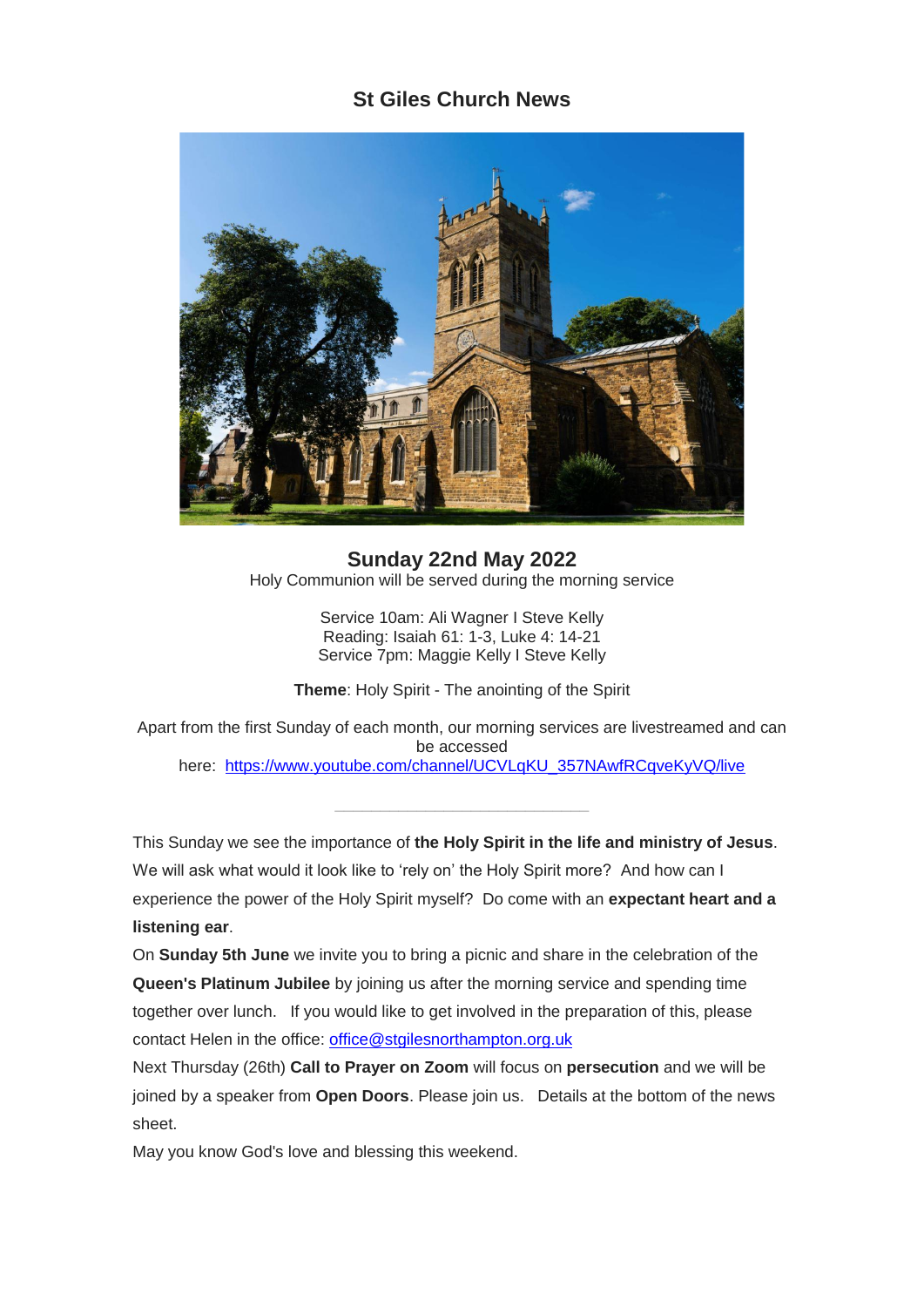

**Pray with Us** *Saturday 28th May, 2.30pm*

We are setting aside some time to meet 'in-person' to pray together for St Giles and seek God's leading and direction.

You can come for as little or as long as you like. We will be meeting in the Church Centre. Everyone is welcome!

**Prayer for UoN** 

**Churches of Northampton coming** together in prayer for students

> May 26th  $7-8$ pm **Waterside Campus**

 $\begin{array}{c} \textbf{They are like a tree planted by streams} \\ \textbf{of water which yields it's fruit in season} \\ \textbf{and whose leaf does not wither,} \end{array}$ whatever they do prospers.' Psalm 1v3

If you would like to attend, please email Ruth at ruth@stgilesnorthampton.org.uk



**Prayer for UoN** *Thurs 26th May, 7pm*

Do come and join us, and many churches in and around Northampton.

Thursday 26<sup>th</sup> from 7-8pm to pray for the UoN.

**Hearts Ablaze** *Sat 21st May, 10am-5pm*

An all day conference at St Giles Church from 10am - 5pm. The cost is £15 which you can pay when you sign up or on the night. The conference will involve speakers who are local church leaders and evangelists, and will include an hour of evangelism on the streets of Northampton town centre. Register [here.](mailto:EvangelistroundtableGO@gmail.com.) or call 01604 759039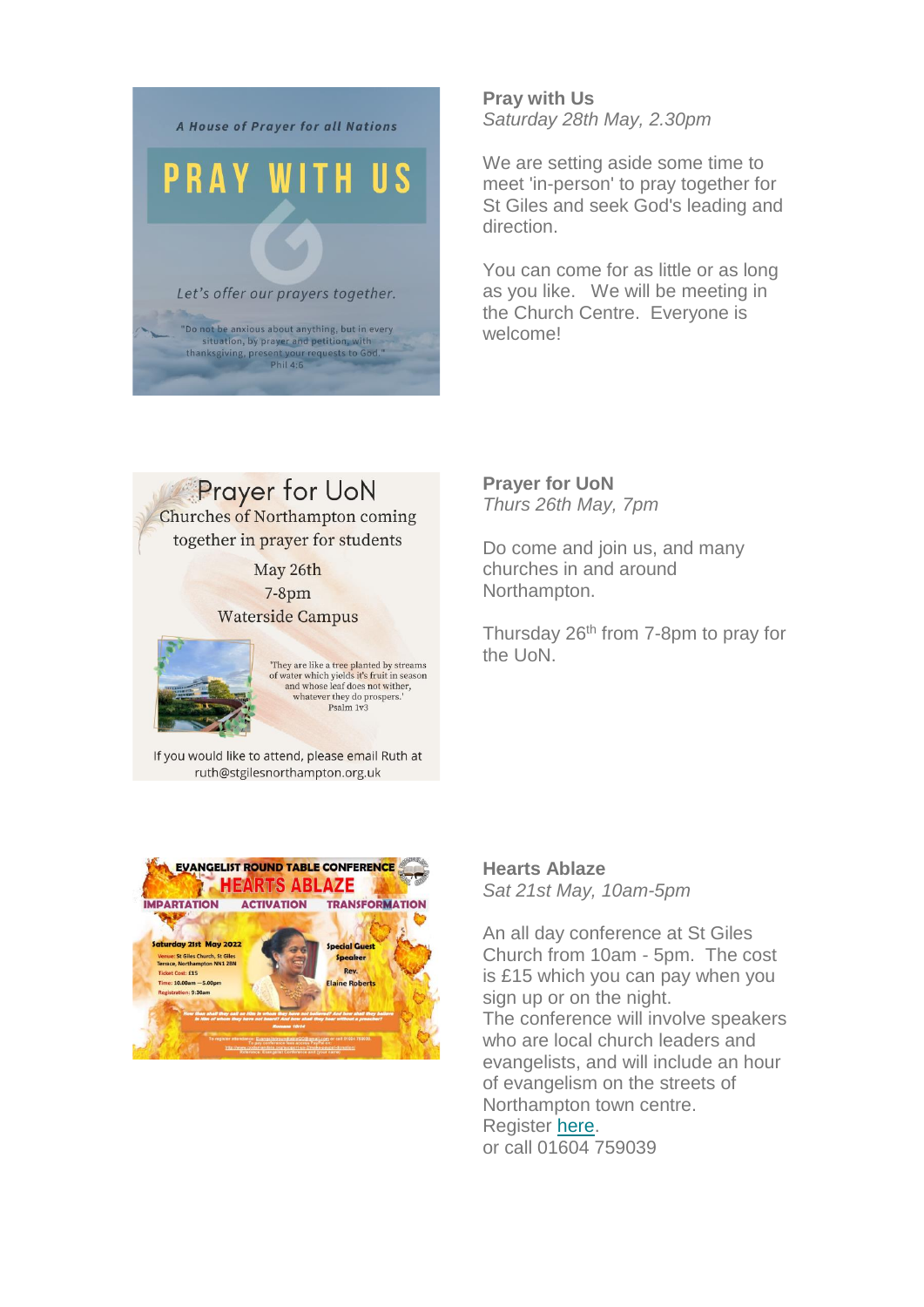ight up the world in prayer  $26th$  May –  $\frac{1}{3}th$  June 2022 thykingdomcome.global



## **Thy Kingdom Come**

All across the world, in the 10 days between Ascension and Pentecost, Christians are being encouraged to pray. Suggestions include:-

Pray the Lord's Prayer every day at noon

Keep a special prayer journal and pray for your town and neighbourhood

Join others in prayer times at church Pray for 5 of your friends to come to know the Lord

We have a regular Monday to Friday St Giles **prayer time on zoom** @ 8.30am each day which you'd be welcome to join. And during Thy Kingdom Come we will have the new **Saturday prayer time** in church on Saturday 28th May 2.30-4.30pm Next Monday, Steve will be sending an email with a **10 day devotional** and a **10 day prayer journal** for you to download and print. You might find this helpful in focusing your prayers.

Thy Kingdom Come begins this **Thursday 26th May** and runs through to **5 th June.**

**Big Church Day out** *Friday 3rd - Sat 4th June*

A number of people from St Giles are going to the **Big Church Day Out** this year, including Steve and Maggie. It's like a mini Christian music festival with an opportunity to join others for fellowship, teaching, worship, prayer and relaxing. Ticket prices are around £60 for the 2 days plus £20 for your camping pitch. It is being held at Wiston Estate, West Sussex. If you are interested put a post on St Giles Facebook group, message the office or contact Steve & Maggie.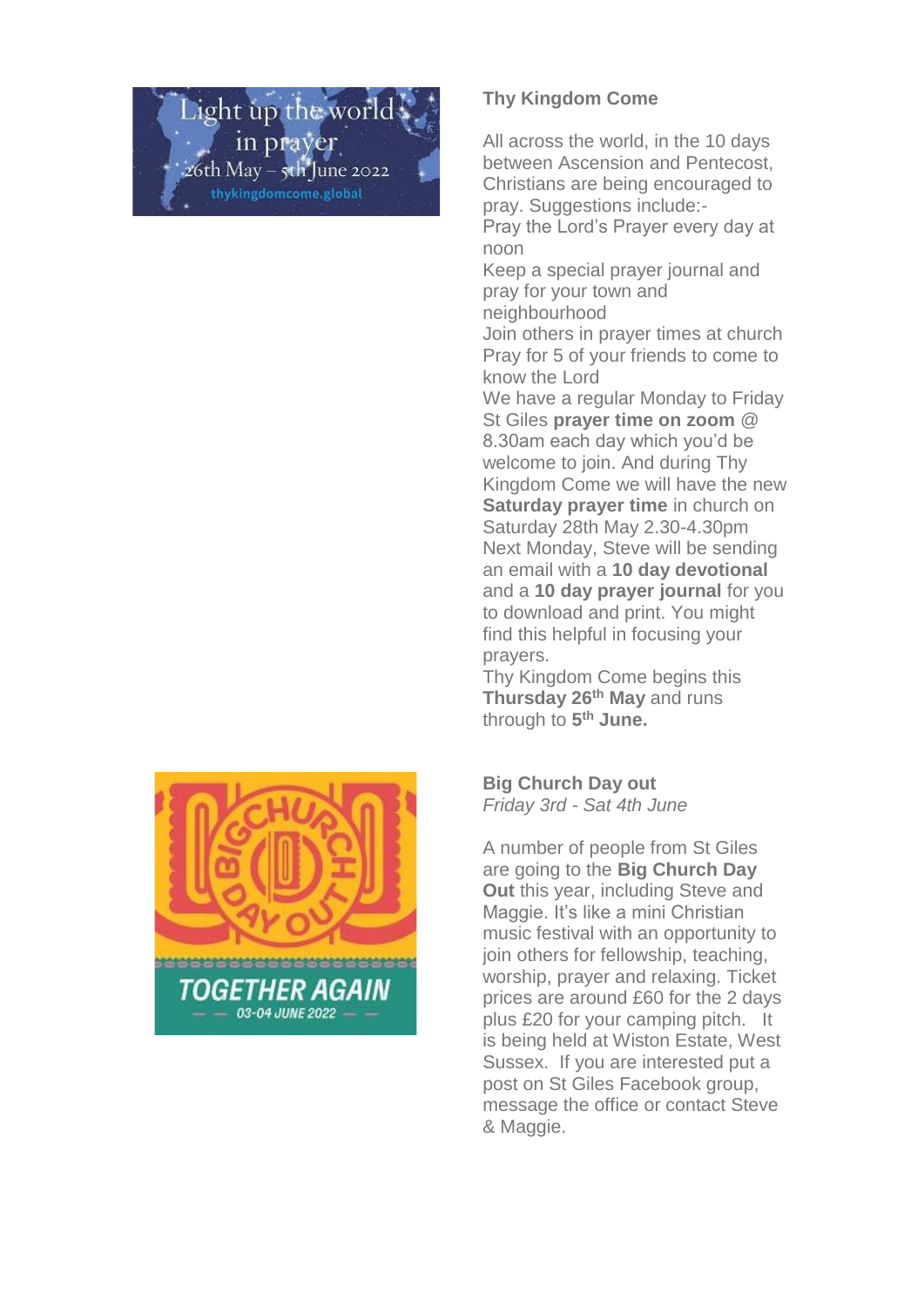

## **A brilliant new book to read!**

One commentator says of this book, *"the best book I have ever read on the most important thing you will ever do!"*

Beautifully set out and drawing on a breadth of Christian tradition, we wholeheartedly commend this new book to you. You can order it from St Andrews bookshop here.

[https://standrewsbookshop.co.uk/product/how](https://standrewsbookshop.co.uk/product/how-to-hear-god/)[to-hear-god/](https://standrewsbookshop.co.uk/product/how-to-hear-god/)

You can also sign up to [the Big Church Read](https://thebigchurchread.co.uk/how-to-hear-god/?goal=0_97e98c176b-911c36abe5-315151286&mc_cid=911c36abe5&mc_eid=0f7b5e5161) with St Andrews and read with others here. St Andrews. Do get a copy, perhaps it would be a great holiday read. We'll be sharing insights from the book during our Saturday prayers times over the next 6 months. As we seek to be **a house of prayer for all nations**, what could be more important than hearing God's voice.



**Become a street pastor** *Wed 25th May, 7.30pm*

Do you want to make a difference in this town? Come and find out how you can serve others at an open evening at Broadmead Community Church.

For details and to register: [northampton@streetpastors.org.uk](mailto:northampton@streetpastors.org.uk)

## **You may be interested to know...**

Some of you may remember one of our former vicar's, **Albert Bransby**. During the war he served in the RAF and was a rear gunner in Bomber Command, flying at night to Germany, including Berlin. In last week's Daily Mail Weekend magazine there is a **documentary**  account which you can [read here](https://mcusercontent.com/e45c62b51effcdbbeb9ee180e/files/49914757-959f-9108-dd68-dda94751bcd9/Albert_Bransby_article.pdf) of the attacks as a book is to be published on 27 May on those missions.

**David Ford, Commentary on John's gospel**. A warm, wise, winsome Irish bible scholar who has devoted a huge amount of life to this study. If you are interested, you can find out more [here.](https://www.eden.co.uk/christian-books/bible-study/academic-bible-study/new-testament-bible-commentaries/the-gospel-of-john/)